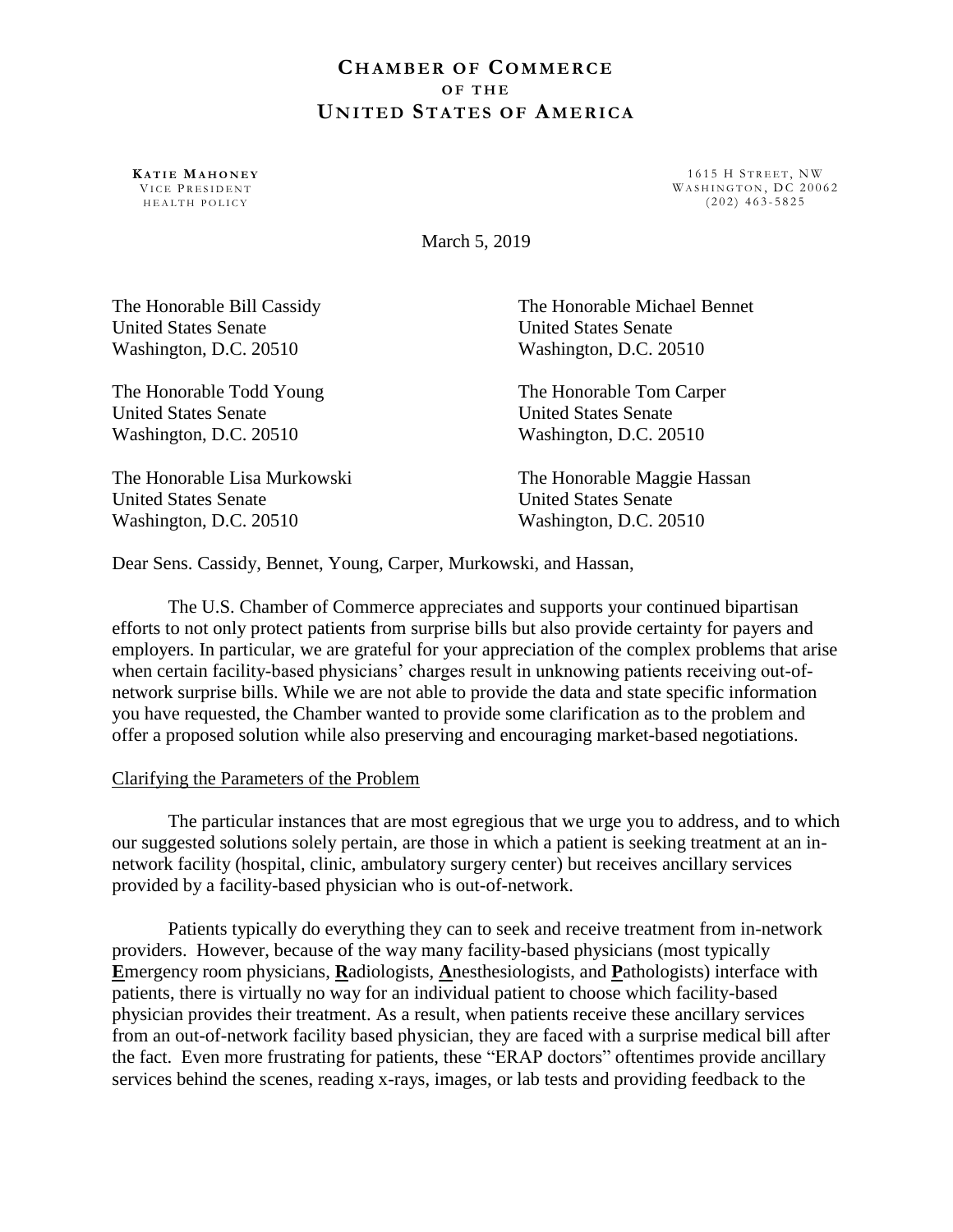treating physician, etc., so they may not even meet with or see the patient in person, which leads to further befuddlement when an out-of-network surprise bill is received.

## Two Components Must be Addressed

First, it is clear that a solution must be achieved that protects the patient. Patients should not receive surprise bills. The Chamber strongly supports the ability of employers and other payers to structure benefit and plan designs that protect patients from high out-of-network copayments or coinsurance, but patients should not be subjected to surprise bills submitted by facility-based physicians who do not join networks.

However, the Chamber also urges you to simultaneously consider the underlying challenge that would remain even after the patient is protected. To avoid one-off litigation, negotiation, or arbitration, the Chamber suggests you consider an alternative that provides flexibility to reflect geographic differences in the cost of services, recognizes the amount of uncompensated care provided by these facility-based doctors, and increases predictability for employer plan sponsors.

#### Offering a Viable Solution

One solution may be to create a benchmark that allows issuers to reimburse facility-based ERAP doctors for out-of-network services based on the average in-network reimbursement for that same service.

For example, an individual covered by Insurer X has a scheduled caesarian section with her in-network OBGYN at an in-network facility where the OBGYN has admitting privileges. The individual has a lab report that an out-of-network pathologist reads and interprets. The patient's insurer and the facility-based physician should agree to reimbursement that is based on the average in-network rate for that same service (reading and interpreting the lab report) in that geographic area. This would tie the reimbursement to the average market rate in a geographic area for the same service and provide an incentive for the facility-based ERAP doctor to try to negotiate a better in-network rate.

#### Dangers of Some Proposals

While well intended, there are some other proposals that have been offered to address out-ofnetwork surprise bills from physicians that raise concerns for the business community.

#### • Flaws of Relying of Medicare Rates

We do not support proposals to tie reimbursement to Medicare. Given the cost shifting to the private market that already occurs to account for Medicare's lower reimbursements, we do not propose solutions that would add to or exacerbate this problem. Furthermore, the solution to the problem does not rest with additional rate setting by the government.